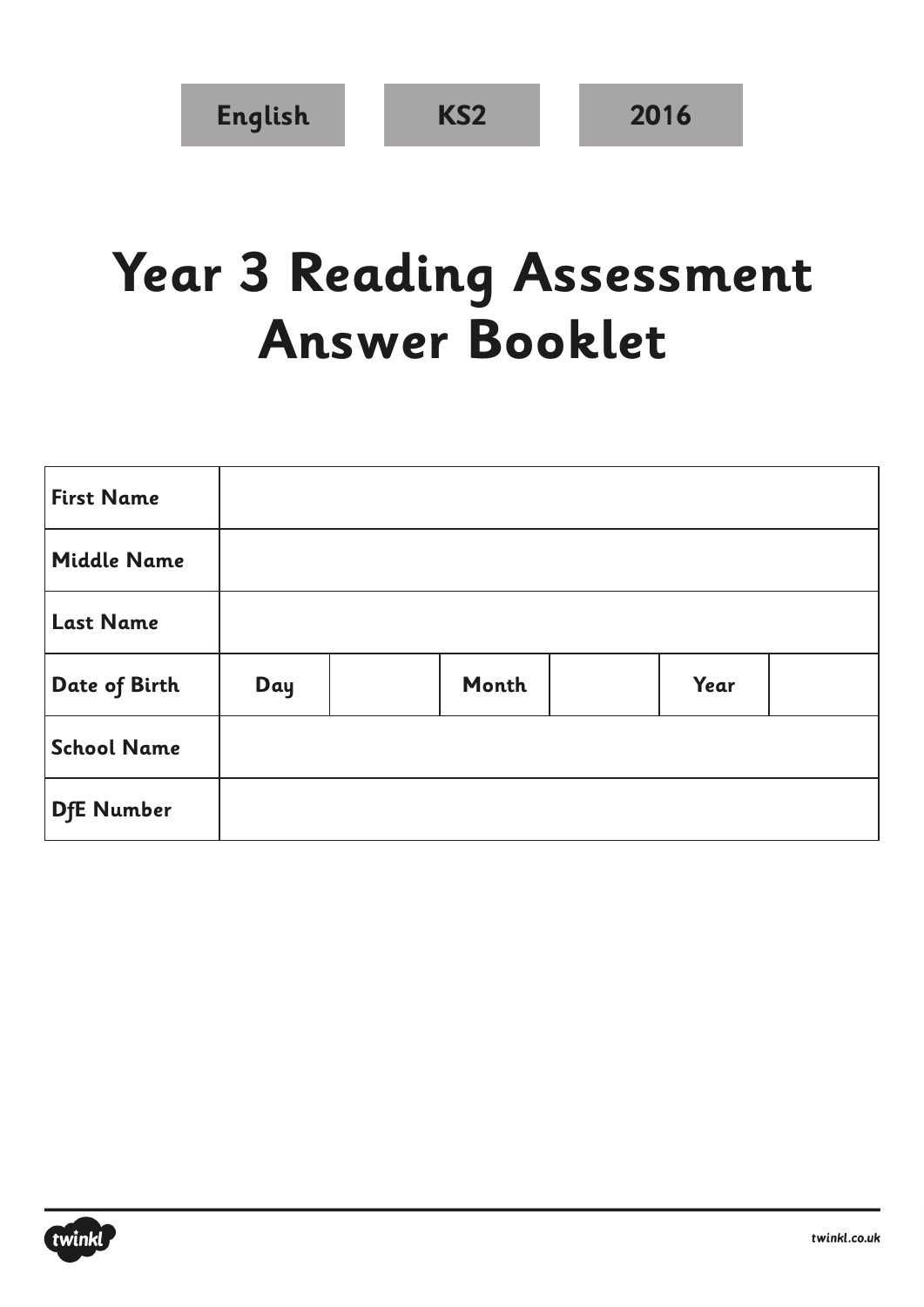

| Questions 1 to 15 are about 'George the Giant Tortoise'                                       |                        |
|-----------------------------------------------------------------------------------------------|------------------------|
| 1. Who was Oliver? Circle one.                                                                |                        |
| a giant turtle<br>a giant<br>a cat<br>an owner                                                | 1 mark                 |
| 2. Which one of these did George like to eat? Tick one.                                       | 1 mark                 |
| biscuits<br>tulips                                                                            |                        |
| grass and hay<br>sandwiches                                                                   |                        |
|                                                                                               |                        |
| 3. Who was Jack? Circle one.                                                                  | 1 mark                 |
| Oliver's friend<br>the tortoise<br>Grandpa<br>a neighbour                                     |                        |
|                                                                                               |                        |
| 4. He was quite a rare type of tortoise                                                       | 1 mark                 |
| Draw the line to show the phrase that is closest in meaning to quite a rare type of tortoise. |                        |
| quite an unusual type of tortoise                                                             |                        |
| quite a rare type of tortoise<br>quite a strange type of tortoise                             |                        |
| quite a good type of tortoise                                                                 |                        |
|                                                                                               |                        |
|                                                                                               | total for<br>this page |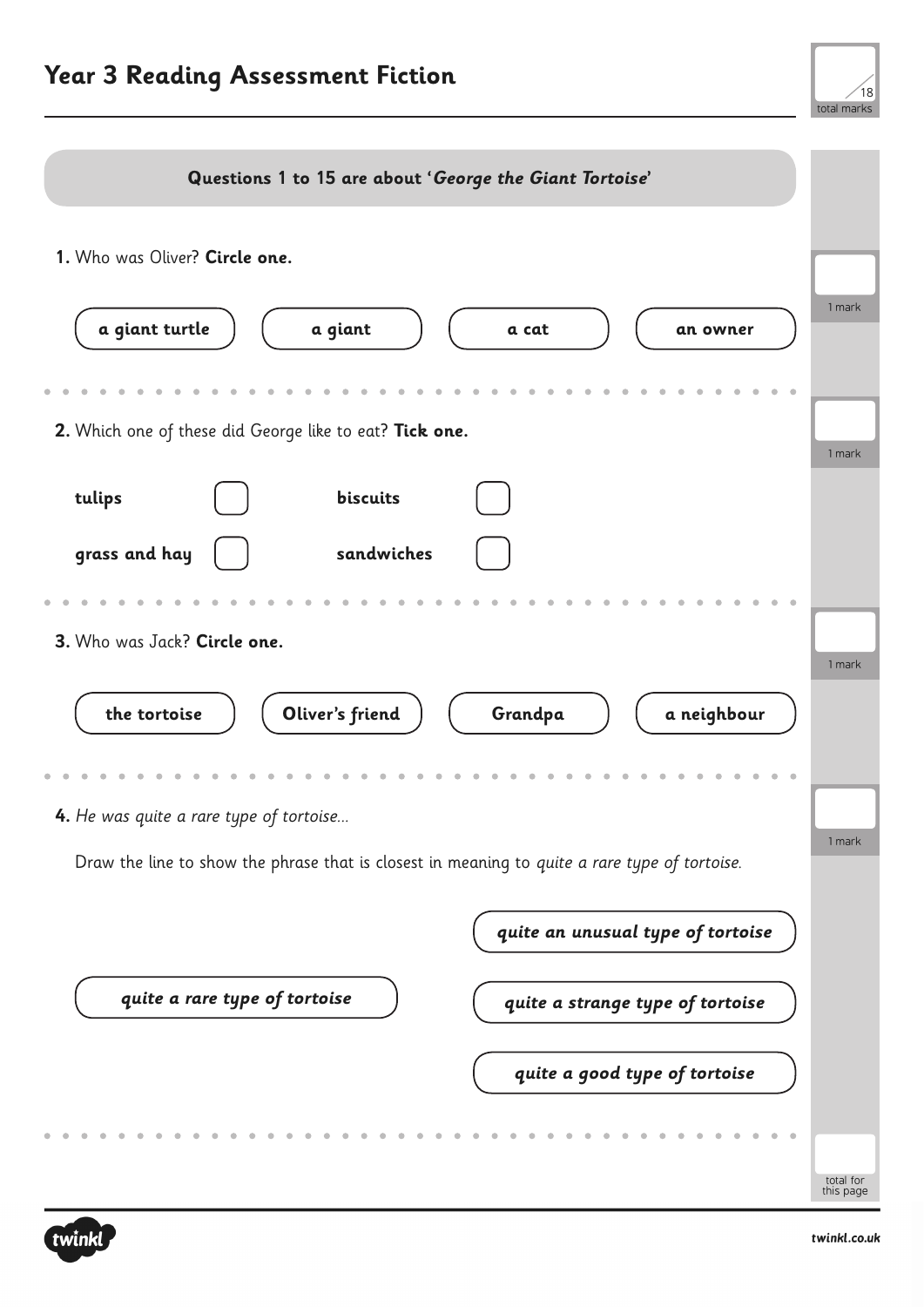| <b>Year 3 Reading Assessment Fiction</b> |                                                                                           | $\boldsymbol{3}$       |
|------------------------------------------|-------------------------------------------------------------------------------------------|------------------------|
| 5. Where did George live?                |                                                                                           | 1 mark                 |
|                                          |                                                                                           |                        |
|                                          |                                                                                           |                        |
|                                          | 6. How did George feel towards his owner? Circle one.                                     |                        |
| angry                                    | grateful<br>unhappy<br>patient                                                            | 1 mark                 |
|                                          |                                                                                           |                        |
| 7. Look at the text again.               |                                                                                           |                        |
|                                          | Find and copy the information from the text to complete the fact file below about George. | 2 marks                |
|                                          |                                                                                           |                        |
| <b>Name</b>                              | George                                                                                    |                        |
| Type of Tortoise                         |                                                                                           |                        |
| Owner                                    |                                                                                           |                        |
| <b>Favourite Foods</b>                   |                                                                                           |                        |
|                                          |                                                                                           |                        |
|                                          |                                                                                           |                        |
|                                          | 8. Who could not enter the 'Perfect Pet Competition'?                                     |                        |
|                                          |                                                                                           | 1 mark                 |
|                                          |                                                                                           |                        |
|                                          |                                                                                           |                        |
|                                          |                                                                                           |                        |
|                                          | 9. Look at the paragraph beginning As summer approached                                   | 1 mark                 |
|                                          | Find and copy a word from this paragraph that means yearly.                               |                        |
|                                          |                                                                                           |                        |
|                                          |                                                                                           |                        |
|                                          |                                                                                           | total for<br>this page |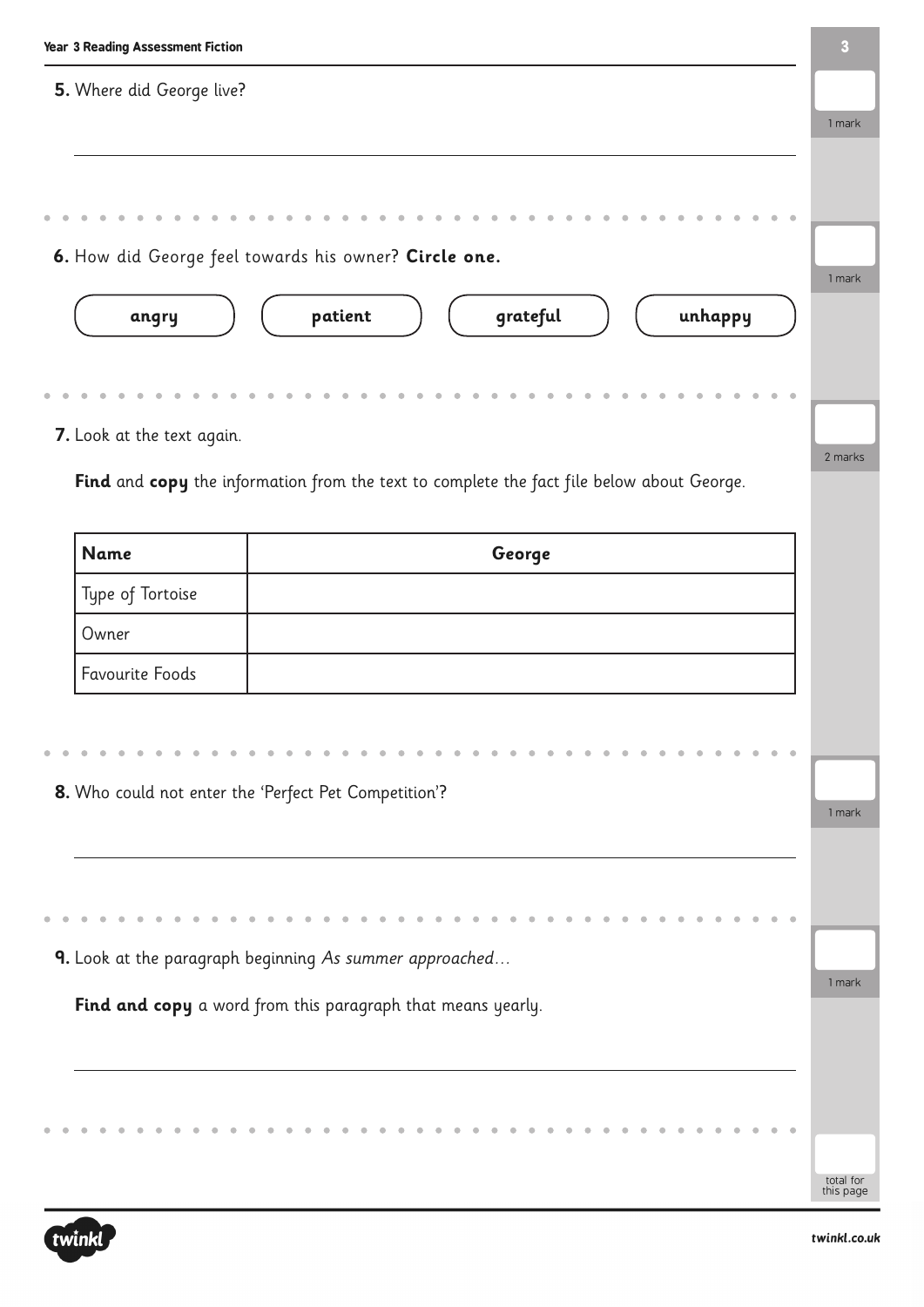| 10. Describe how George managed to enter the competition.                              |                        |
|----------------------------------------------------------------------------------------|------------------------|
| Give two ways.                                                                         | 2 marks                |
|                                                                                        |                        |
|                                                                                        |                        |
|                                                                                        |                        |
|                                                                                        |                        |
|                                                                                        |                        |
| 11. Look at the paragraph beginning 'Just furry creatures?'                            |                        |
| Find and copy one phrase which shows that George was not supposed to be out in         | 1 mark                 |
| the garden alone.                                                                      |                        |
|                                                                                        |                        |
|                                                                                        |                        |
|                                                                                        |                        |
|                                                                                        |                        |
|                                                                                        |                        |
|                                                                                        |                        |
| 12. Look at the paragraph beginning When the day of the fair arrived                   | 1 mark                 |
| Find and copy one phrase in this paragraph that suggests something special or unusual. |                        |
|                                                                                        |                        |
|                                                                                        |                        |
|                                                                                        |                        |
|                                                                                        |                        |
|                                                                                        |                        |
|                                                                                        | total for<br>this page |

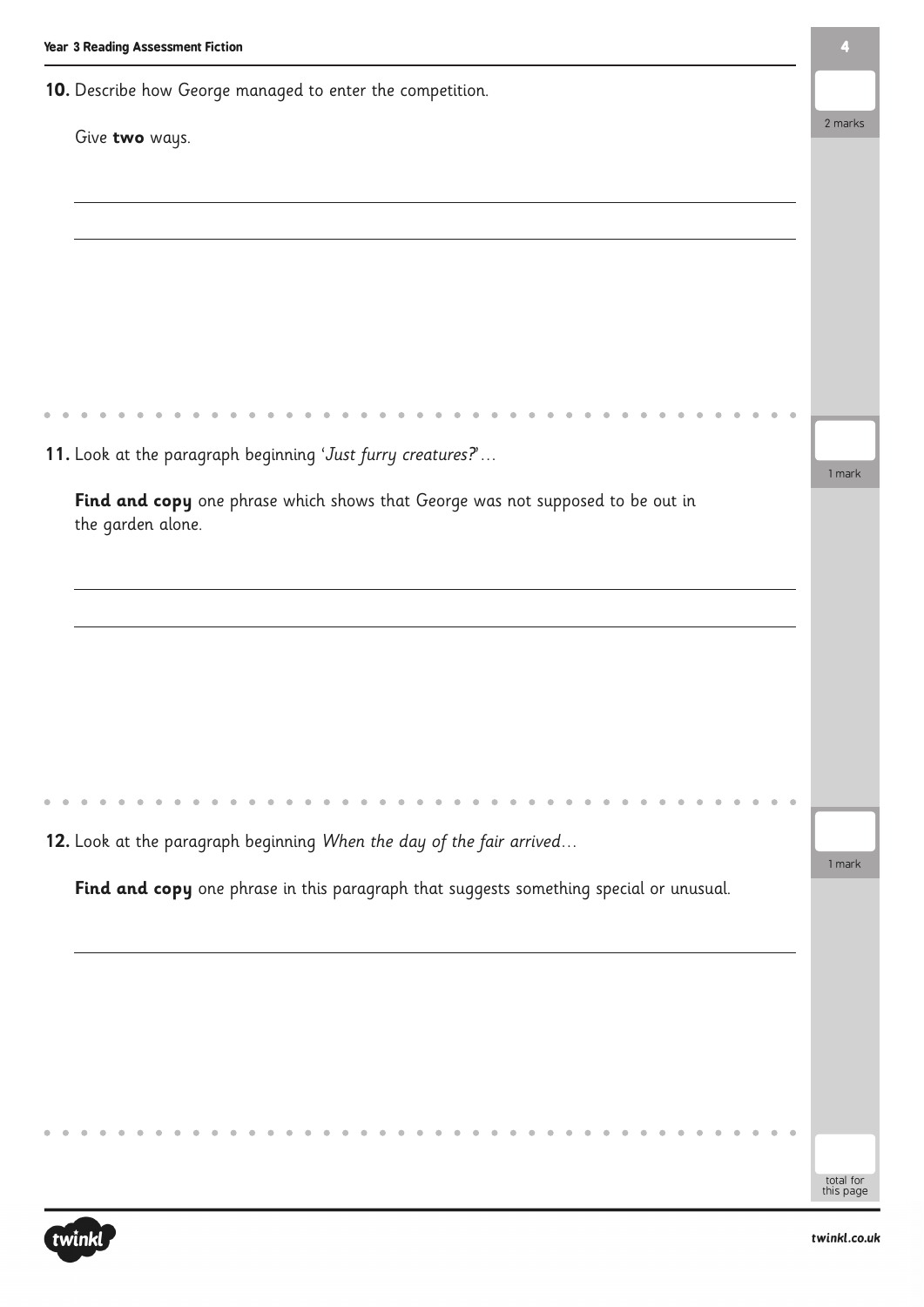**13.** Order these events as they happen in the story. Number them 1, 2, 3, 4. The first one has been done for you.

| George emerges in front of the stage.                                                                     |                        |
|-----------------------------------------------------------------------------------------------------------|------------------------|
| The 'Perfect Pet Competition' is advertised.                                                              |                        |
| George begins to dig a hole.                                                                              |                        |
| George wins a big blue rosette.                                                                           |                        |
|                                                                                                           |                        |
|                                                                                                           |                        |
| 14. Everyone burst into a round of applause. (Paragraph 9).                                               |                        |
| Explain why everyone started clapping.<br>Give two reasons                                                | 2 marks                |
|                                                                                                           |                        |
| 2.                                                                                                        |                        |
|                                                                                                           |                        |
|                                                                                                           |                        |
|                                                                                                           |                        |
| 15. Find and copy a phrase that tells us that Oliver was keen to see his pet at the end of<br>this story. | 1 mark                 |
|                                                                                                           |                        |
|                                                                                                           |                        |
|                                                                                                           |                        |
| End of questions about 'George the Giant Tortoise'                                                        |                        |
|                                                                                                           |                        |
|                                                                                                           |                        |
|                                                                                                           | total for<br>this page |



1 mark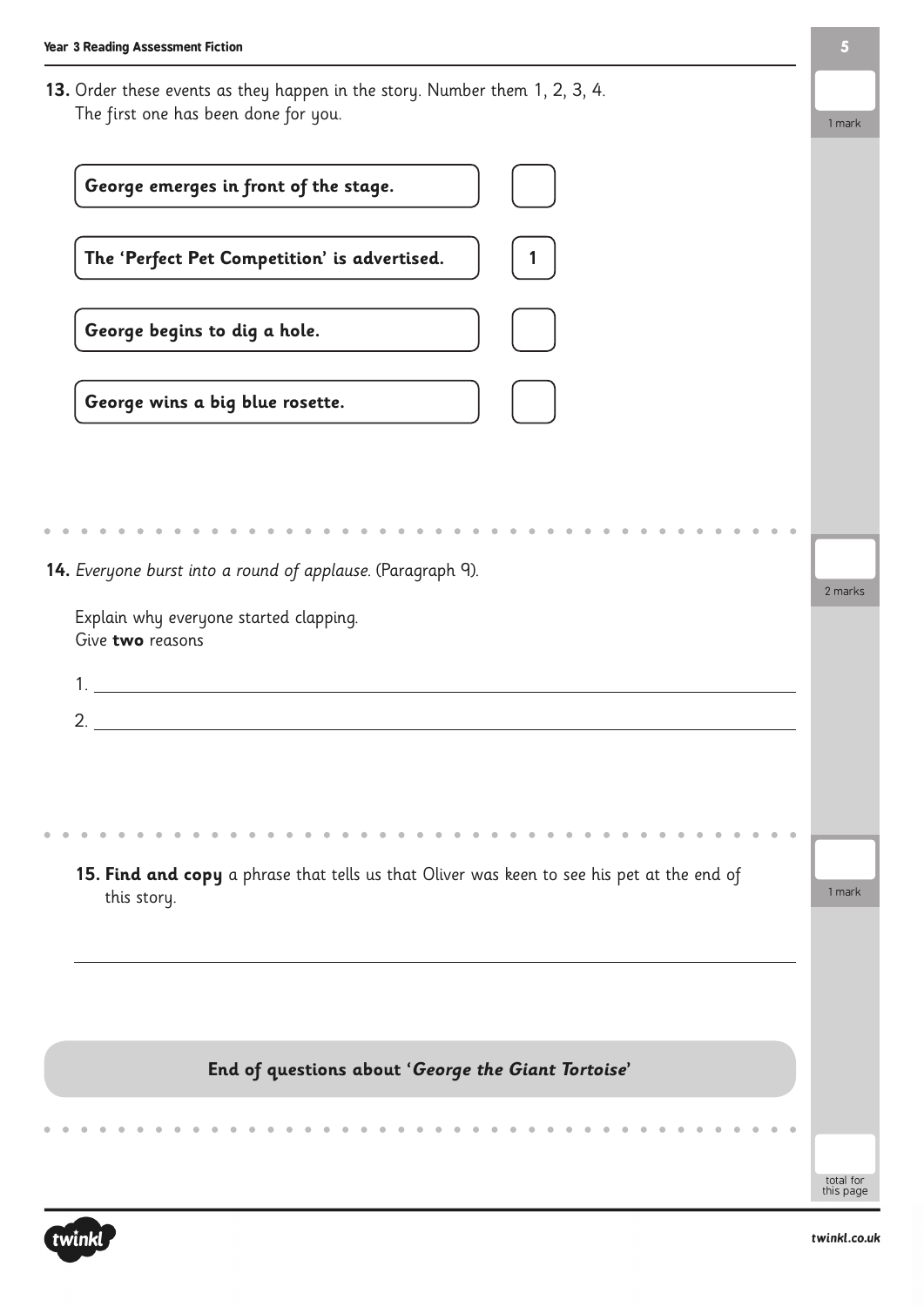## **Year 3 Reading Assessment Non-Fiction**





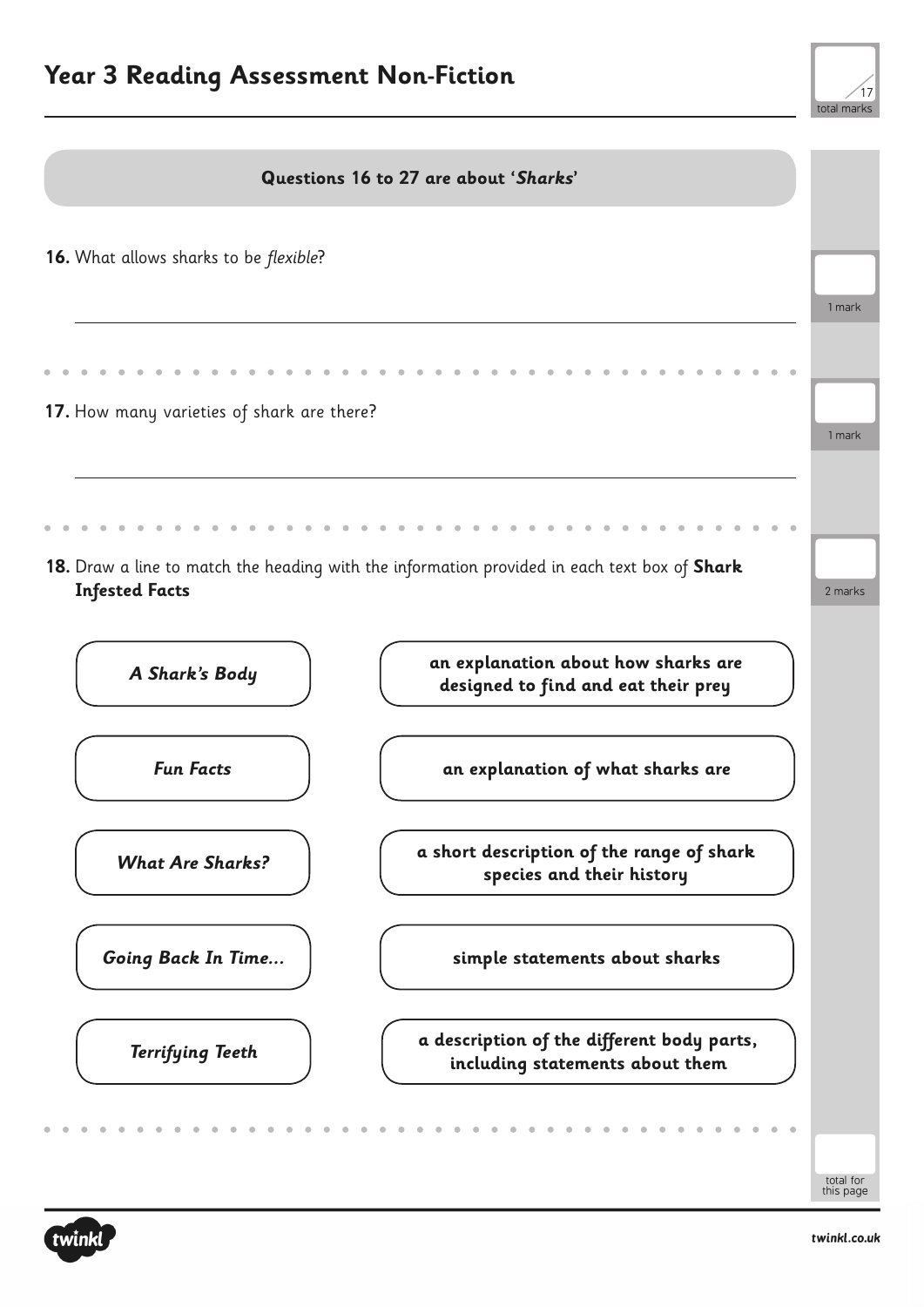|                              | 19. Look at the section headed: Going Back in Time                       |
|------------------------------|--------------------------------------------------------------------------|
|                              | Find and copy a phrase that proves that sharks are older than dinosaurs. |
|                              |                                                                          |
|                              |                                                                          |
|                              |                                                                          |
|                              |                                                                          |
|                              | 20. Why do you think the sawshark has its name?                          |
|                              |                                                                          |
|                              |                                                                          |
|                              |                                                                          |
|                              |                                                                          |
|                              |                                                                          |
|                              |                                                                          |
|                              |                                                                          |
|                              | 21. How does having many rows of teeth help a shark to survive?          |
|                              |                                                                          |
|                              |                                                                          |
|                              |                                                                          |
|                              |                                                                          |
|                              |                                                                          |
| 22. Fill in the table below. |                                                                          |
| Name of shark                | What it does                                                             |
|                              | This can grow as large as a bus.                                         |
|                              | This has a very long snout.                                              |

twinkl

total for this page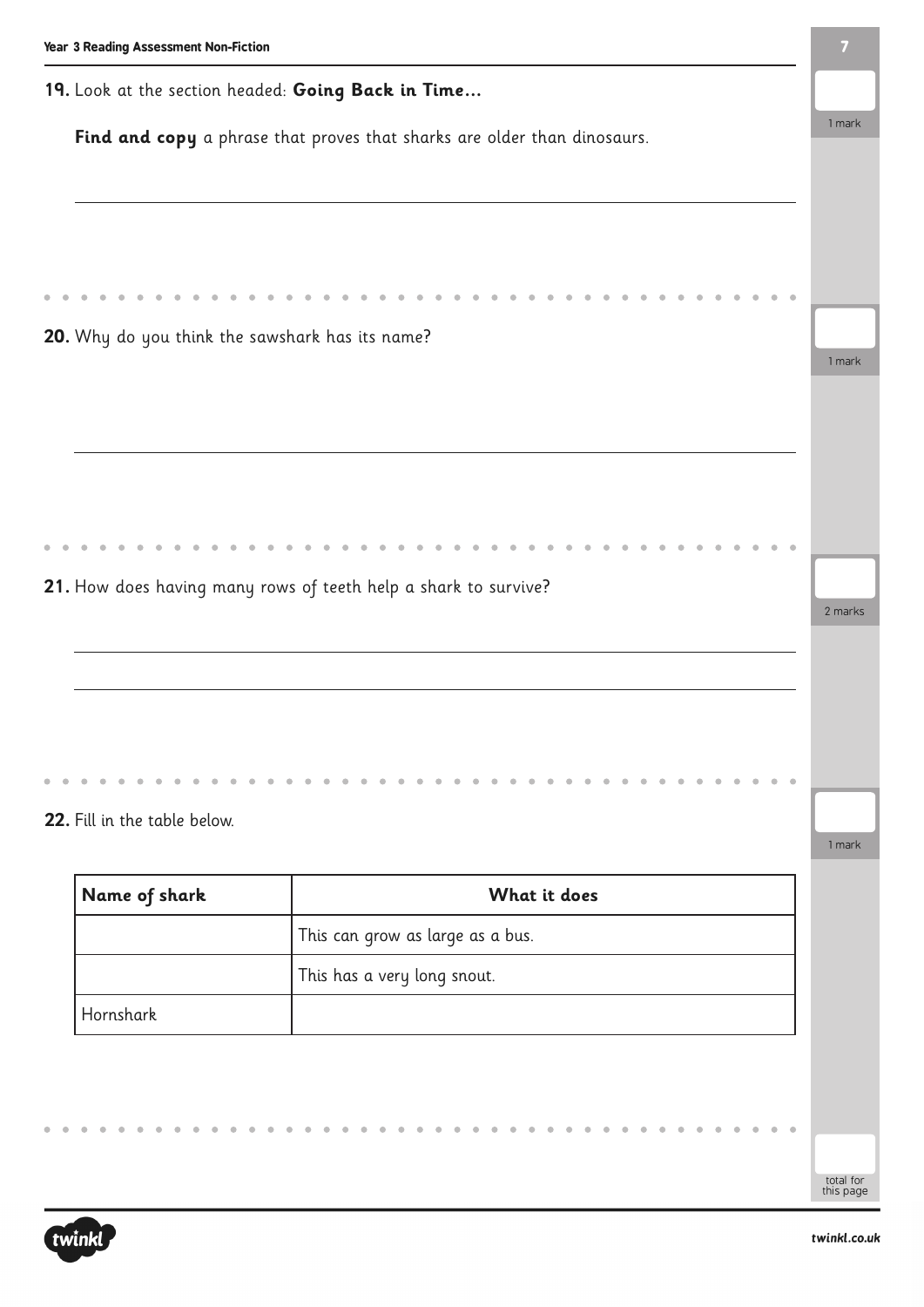| 23. Explain why you think sharks are seen as terrifying.                                |             |       |
|-----------------------------------------------------------------------------------------|-------------|-------|
| Explain fully referring to the text in your answer.                                     |             |       |
|                                                                                         |             |       |
|                                                                                         |             |       |
|                                                                                         |             |       |
|                                                                                         |             |       |
|                                                                                         |             |       |
| 24. Look at the section headed: A Shark's Body                                          |             |       |
| Find and copy one phrase that shows that a nurse shark has gills that perform two jobs. |             |       |
|                                                                                         |             |       |
|                                                                                         |             |       |
|                                                                                         |             |       |
|                                                                                         |             |       |
| 25. What does the word 'jagged' mean?                                                   |             |       |
|                                                                                         |             |       |
|                                                                                         |             |       |
|                                                                                         |             |       |
|                                                                                         |             |       |
| 26. Look at the text again.                                                             |             |       |
| Tick to show which statements about sharks are true and which are false.                |             |       |
| <b>Statement</b>                                                                        | <b>True</b> | False |
|                                                                                         |             |       |

| <u>JLULEIILEILL</u>                                                     | <br>. |
|-------------------------------------------------------------------------|-------|
| Sharks' skeletons are made of cartilage.                                |       |
| The Great White Shark can eat large mammals.                            |       |
| Sharks' teeth cannot be replaced once broken.                           |       |
| A set of bongo drums was once found in a<br>hammerhead shark's stomach. |       |

 $\bullet$  $\bullet$   $\hat{\mathbf{u}}$  $\bullet$  $\hat{\mathbf{r}}$   $\bullet$  $\ddot{\phantom{a}}$ 

 $\bullet$ 

 $\bullet$ 

 $\bullet$  $\bullet$   $\bullet$ 

 $\mathfrak{g}$  $\mathfrak{g}$ 

 $\bullet$ 

total for this page

 $\bullet$ 

 $\bullet$ 

 $\ddot{\phantom{a}}$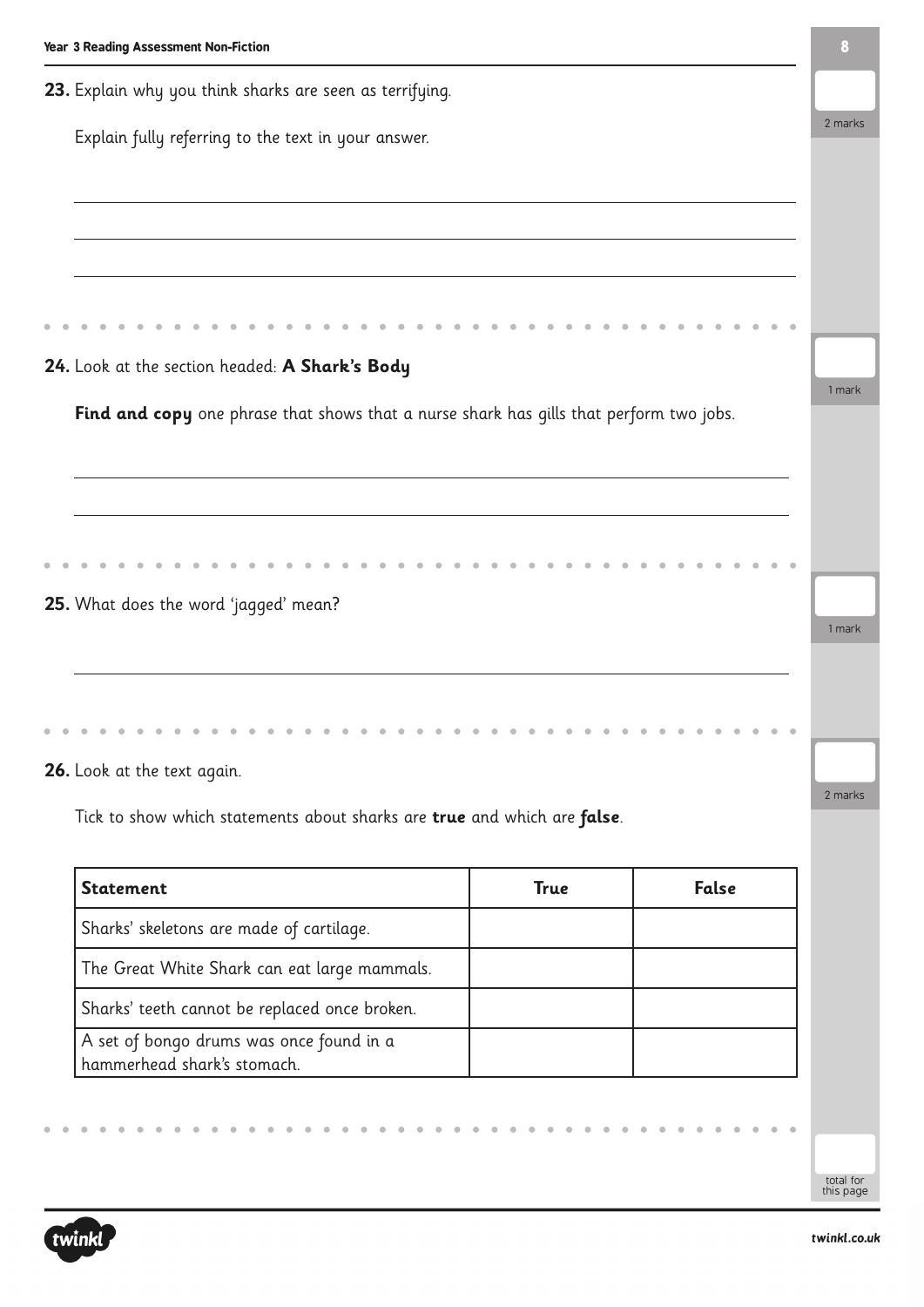**27.** What ideas are we given about how a shark's body is adapted to help it survive?

2 marks

## **End of questions about 'Sharks'**

total for this page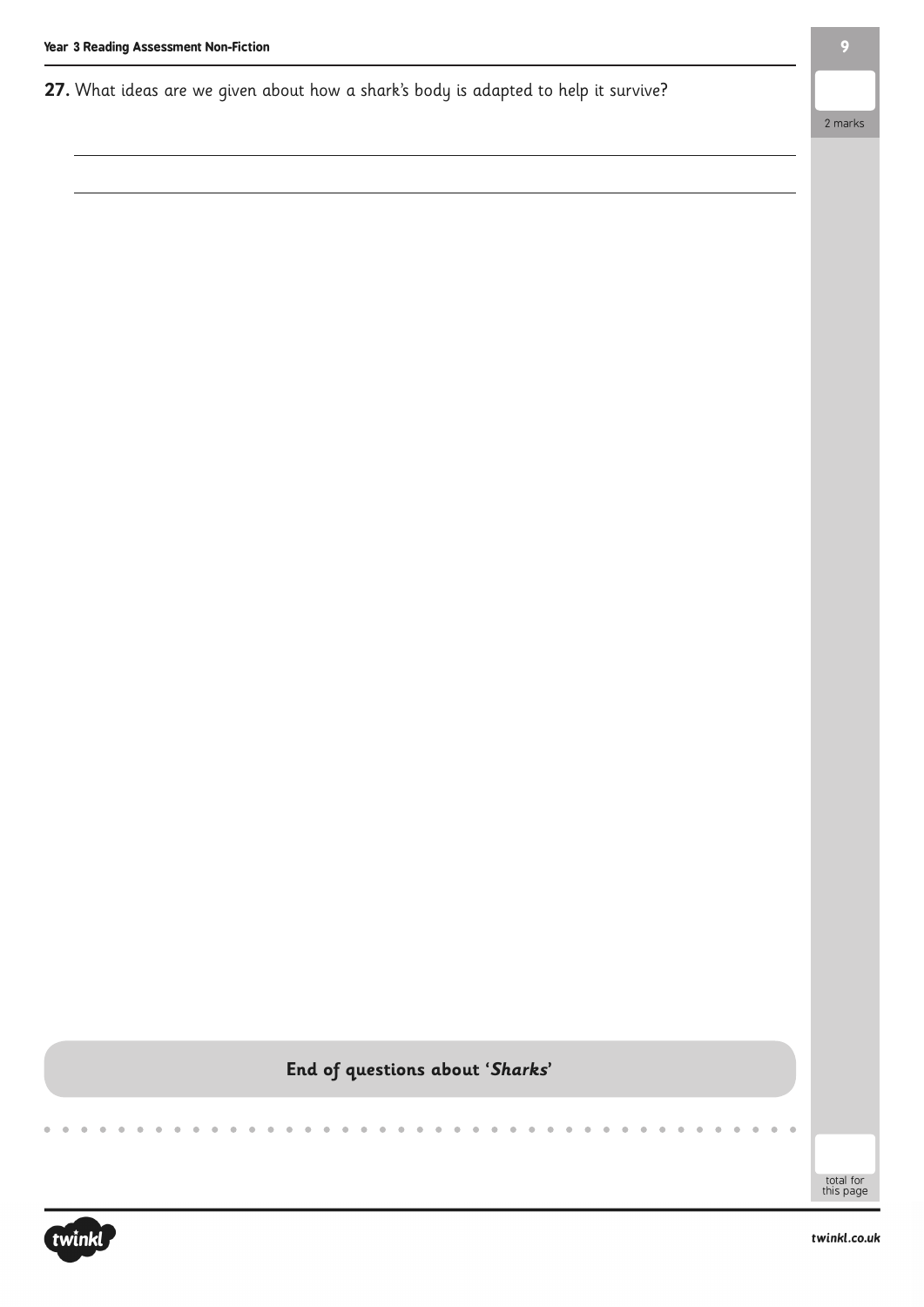

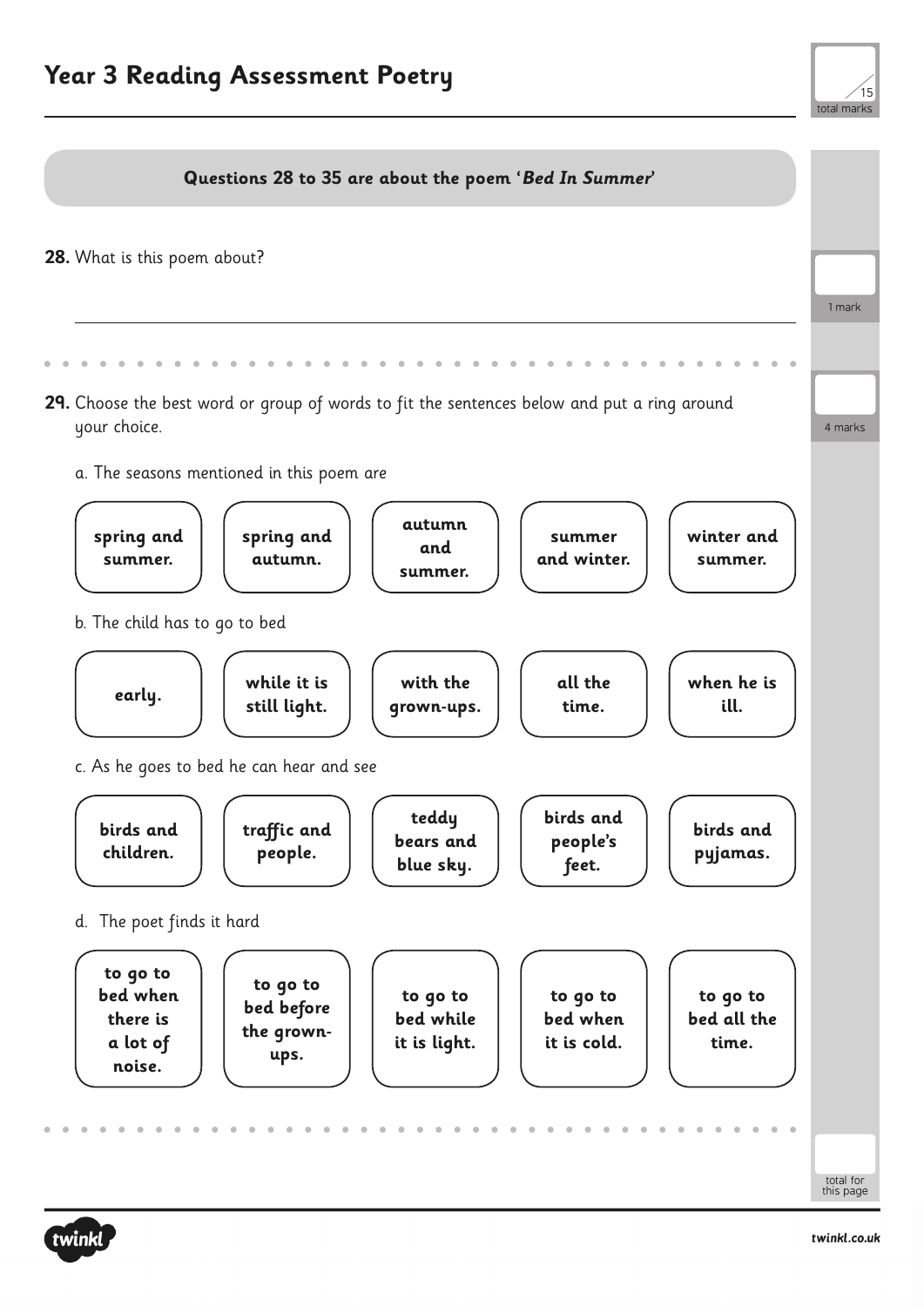| Year 3 Reading Assessment Poetry                                                                                                                                    | $\mathbf{11}$ |
|---------------------------------------------------------------------------------------------------------------------------------------------------------------------|---------------|
| 30. Look at the verse beginning: In winter I get up at night.                                                                                                       |               |
| Find and copy a phrase that indicates that it is dark.                                                                                                              | 1 mark        |
|                                                                                                                                                                     |               |
|                                                                                                                                                                     |               |
|                                                                                                                                                                     |               |
|                                                                                                                                                                     |               |
|                                                                                                                                                                     |               |
| <b>31.</b> I have to go to bed and see                                                                                                                              |               |
| The birds still hopping on the tree.' (verse 2)                                                                                                                     | 2 marks       |
| How does this show us the poet's feelings about going to bed?                                                                                                       |               |
|                                                                                                                                                                     |               |
|                                                                                                                                                                     |               |
|                                                                                                                                                                     |               |
|                                                                                                                                                                     |               |
|                                                                                                                                                                     |               |
| 32. Use the text below to answer questions 5 (a) and (b).                                                                                                           |               |
|                                                                                                                                                                     | 2 marks       |
| And does it not seem hard to you,<br>When all the sky is clear and blue,                                                                                            |               |
| And I should like so much to play,                                                                                                                                  |               |
| To have to go to bed by day?                                                                                                                                        |               |
|                                                                                                                                                                     |               |
| (a). Underline the verb that shows what the poet would prefer to be doing.<br>(b). Find and copy the phrase that suggests that the poet does not want to go to bed. |               |
|                                                                                                                                                                     |               |
|                                                                                                                                                                     |               |
|                                                                                                                                                                     |               |
|                                                                                                                                                                     |               |

 $\hat{\mathbf{u}}$ 

 $\bullet$ 

 $\bullet$  $\ddot{\phantom{a}}$ 

 $\bullet$ 

 $\alpha$ 

 $\hat{\mathbf{r}}$ 

 $\bullet$  $\bullet$  $\bullet$  $\bullet$  $\ddot{\phantom{a}}$   $\overline{a}$  $\bullet$  $\ddot{\phantom{a}}$  $\ddot{\phantom{a}}$  $\ddot{\phantom{a}}$  $\bar{\phantom{a}}$  $\bar{\bar{\theta}}$  $\dot{\Phi} = \dot{\Phi}$ 

 $\bullet$  $\bullet$ 

ó

 $\bullet$ 

 $\ddot{\phantom{a}}$ 

 $\bullet$ 

 $\bullet$  $\bullet$  $\bullet$  $\bullet$  $\bullet$ 

 $\bullet$ 

 $\overline{a}$  $\overline{a}$  $\overline{a}$   $\bullet$  $\mathbf{C}$  $\bullet$  $\bullet$